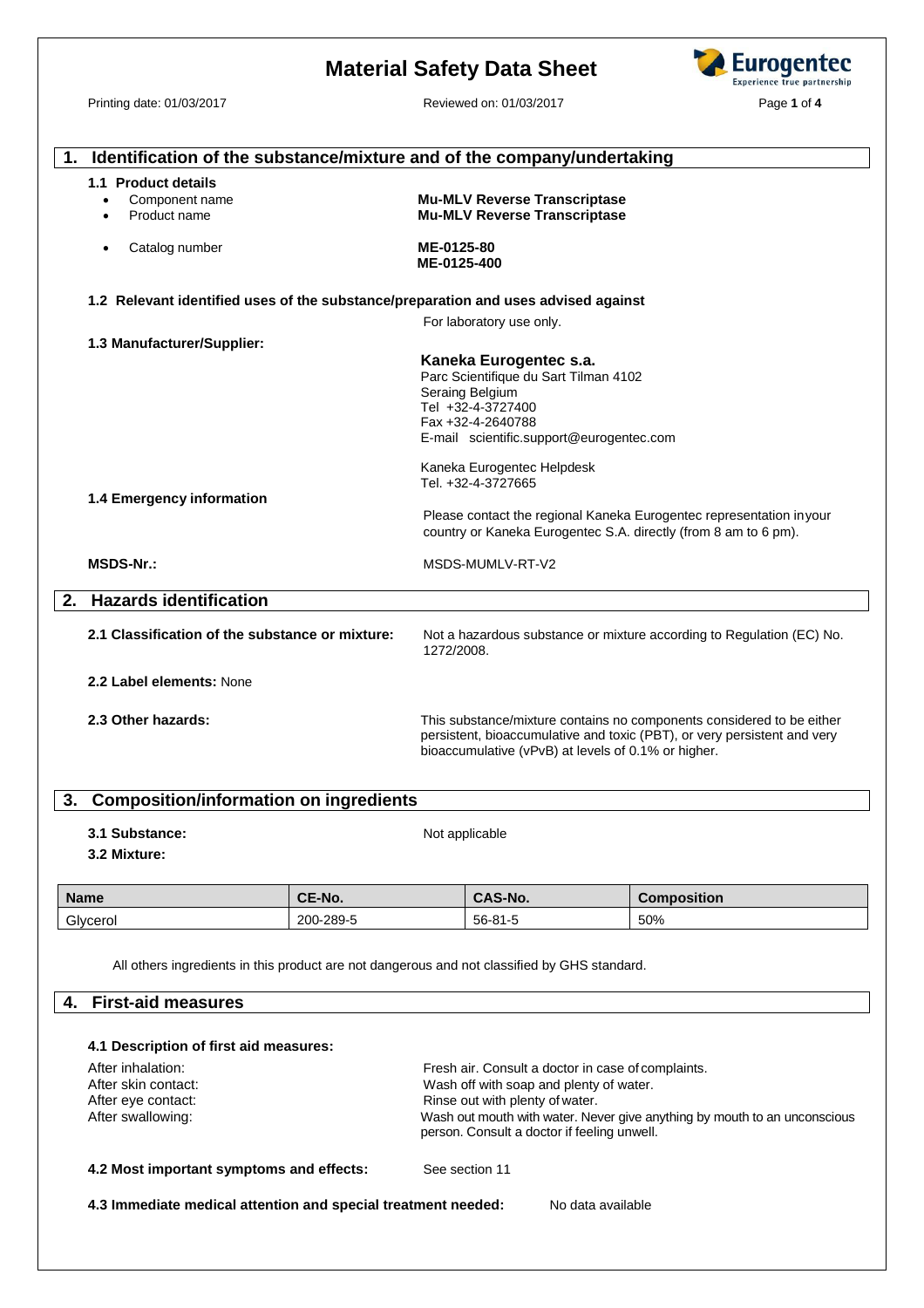# **Material Safety Data Sheet**



Printing date: 01/03/2017 Reviewed on: 01/03/2017 Page **2** of **4**

# **5. Fire-fighting measures**

| 5.1 Suitable extinguishing agents: | Water, CO2, powder.                                                    |
|------------------------------------|------------------------------------------------------------------------|
| 5.2 Special hazards:               | No data available.                                                     |
| 5.3 Advice for firefighters:       | Wear self-contained breathing apparatus for firefighting if necessary. |

### **6. Accidental release measures**

#### **6.1 Personal precautions, protective equipment and emergency procedures:**

Avoid contact with skin, avoid breathing vapors or mist.

**6.2 Environmental precautions:** Prevent further leakage or spillage if safe to do so. Do not let enter drains. **6.3 Measures and materials for containment and cleaning up:** Absorb with liquid-bindingmaterial. **6.4 Reference to other sections:** For disposal see section 13.

# **7. Handling and storage**

**7.1 Precautions for safe handling:** Wear laboratory gloves, avoid inhalation of vapour or mist

**7.2 Conditions for safe storage, incl. any incompatibilities:** Store at -70°C.

**7.3 Specific end use(s):** see section 1.2, no other use stipulated

#### **8. Exposure controls/personal protection**

#### **8.1 Control parameters:**

| <b>Component</b> | <b>CAS-No</b> | Value           | <b>Control parameter</b> | <b>Basis</b>                 |
|------------------|---------------|-----------------|--------------------------|------------------------------|
| Glycerol         | 56-81-5       | OLEV-8hrs (TWA) | $10 \text{ mg/m}^3$      | BE OEL (Belgium Occupational |
|                  |               |                 |                          | Exposure Limit)              |

#### **8.2 Exposure controls: -**

**Appropriate engineering controls:** General laboratory hygiene practice **Personal protective equipment:** General laboratory hygiene practice Eye-face protection: Use equipment for eye protection tested and approved under appropriate government standards such as NIOSH (US) or EN 166(EU). Skin protection: **Handle with gloves, preferentially nitrile rubber gloves.** Body protection: Laboratory coat. Respiratory protection: Not required under normal use.<br>Control of environmental exposure: Do not let product enter drains.

#### **9. Physical and chemical properties**

Control of environmental exposure:

#### **9.1 Information on basic physical and chemical properties:**

| a. | Appearance:                | Fluid               |
|----|----------------------------|---------------------|
| b. | Color:                     | Colorless           |
|    | Odor:                      | <b>Odorless</b>     |
| d. | Odor threshold:            | No data available   |
| е. | pH:                        | No data available   |
|    | <b>Change in condition</b> |                     |
| f. | Melting point/range:       | No data available   |
| g. | Boiling point/range:       | No data available   |
| h. | Flash point:               | Not applicable      |
| Τ. | Self-igniting:             | Not self-igniting   |
| J. | Danger of explosion:       | No explosion hazard |
| k. | Density:                   | No data available   |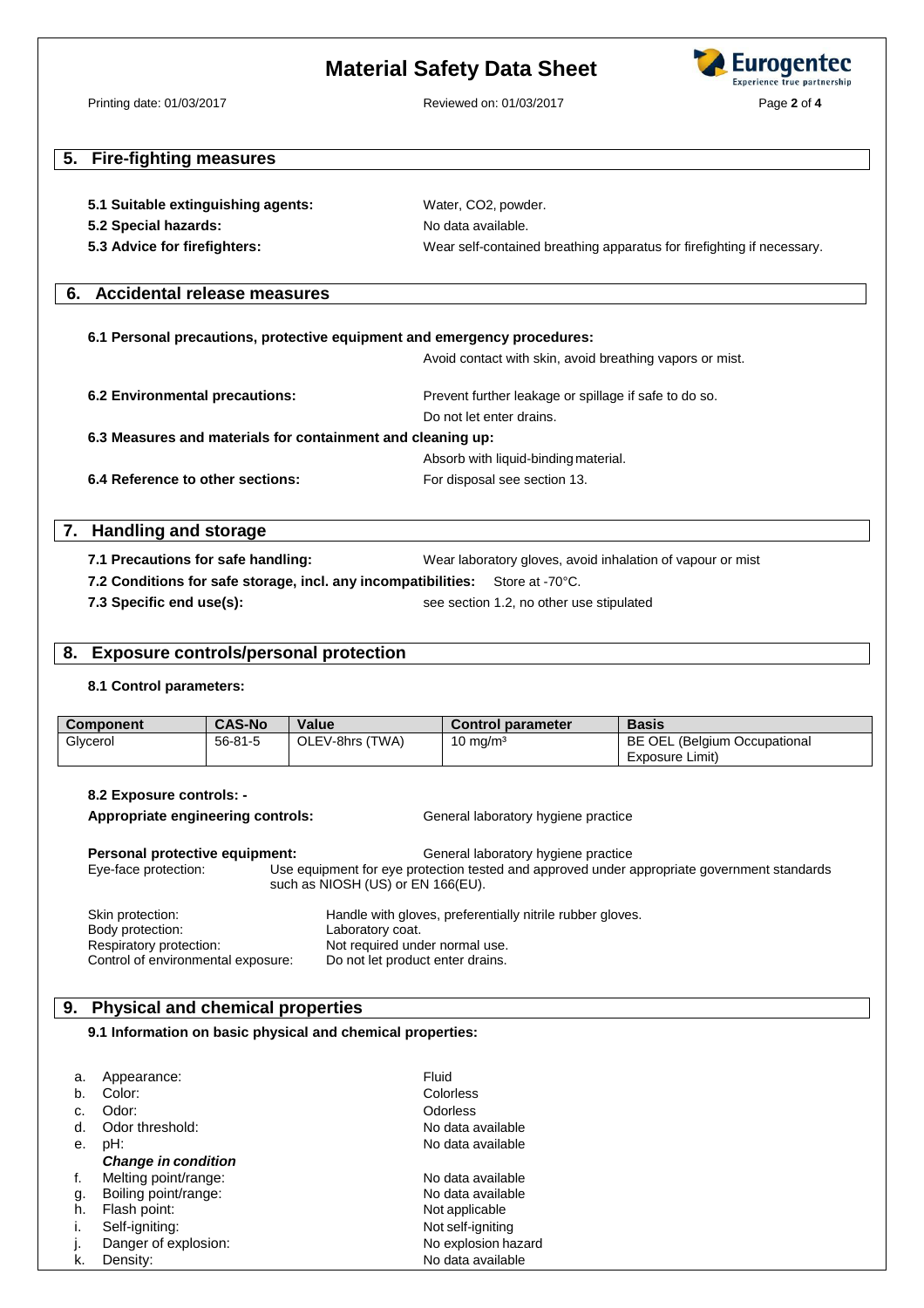# **Material Safety Data Sheet**

- l. Solubility in water: Fully soluble
- m. Miscibility with water: Fully miscible

**9.2 Other safety information:** No data available

# **10. Stability and reactivity**

**10.1 Reactivity:** No data available

**10.3 Possibility of hazardous reactions:** No data available

- 
- 

**10.2 Chemical stability:** Stable under recommended storage conditions. **10.4 Conditions to avoid:** Excess heat, incompatible materials, water/moisture **10.5 Incompatible materials:** No data available. **10.6 Hazardous decomposition products:** GLYCEROL - decomposes upon heating above 290C, forming corrosive gas (acrolein).

### **11. Toxicological information**

#### **11.1 Information on toxicological effects:**

| Acute toxicity:                                  | No data available                                                                 |
|--------------------------------------------------|-----------------------------------------------------------------------------------|
| Skin corrosion/irritation:                       | Irritant to skin and mucous membranes                                             |
| Serious eye damage/irritation:                   | Irritating effect                                                                 |
| Respiratory or skin sensitization:               | Possible                                                                          |
| Germ cell mutagenicity                           | No data available                                                                 |
| Carcinogenicity                                  | No data available                                                                 |
| Reproductive toxicity                            | No data available                                                                 |
| Specific target organ toxicity-single exposure   | No data available                                                                 |
| Specific target organ toxicity-repeated exposure | No data available                                                                 |
| Aspiration hazard                                | No data available                                                                 |
| Additional toxicological information:            | The product should be handled with the usual care when dealing<br>with chemicals. |
| 12. Ecological information                       |                                                                                   |
| 12.1 Toxicity:                                   | Slightly hazardous for water.                                                     |
|                                                  |                                                                                   |
| 12.2 Persistence and degradability:              | No data available.                                                                |
| 12.3 Bioaccumulative potential:                  | No data available.                                                                |
| 12.4 Mobility in soil:                           | No data available.                                                                |
| 12.5 Results of PBT and vPvB assessment:         | No data available.                                                                |
| 12.6 Other adverse effects:                      | No data available.                                                                |
|                                                  |                                                                                   |
| 13. Disposal considerations                      |                                                                                   |
| 13.1 Waste treatment methods:                    |                                                                                   |
|                                                  |                                                                                   |
| Product:                                         | Dispose as special waste in compliance with official regulations.                 |
|                                                  | Do not allow product to reach sewage system.                                      |
| Uncleaned packaging:                             | Dispose as special waste in compliance with official regulations.                 |
|                                                  |                                                                                   |
|                                                  |                                                                                   |

# **14. Transport information**

**14.1 UN number:** ADR/RID: - IMDG: - IATA: -. **14.2 UN proper shipping name:** Not dangerous goods. **14.3 Transport hazard class(es):** ADR/RID: - IMDG: - IATA: -.